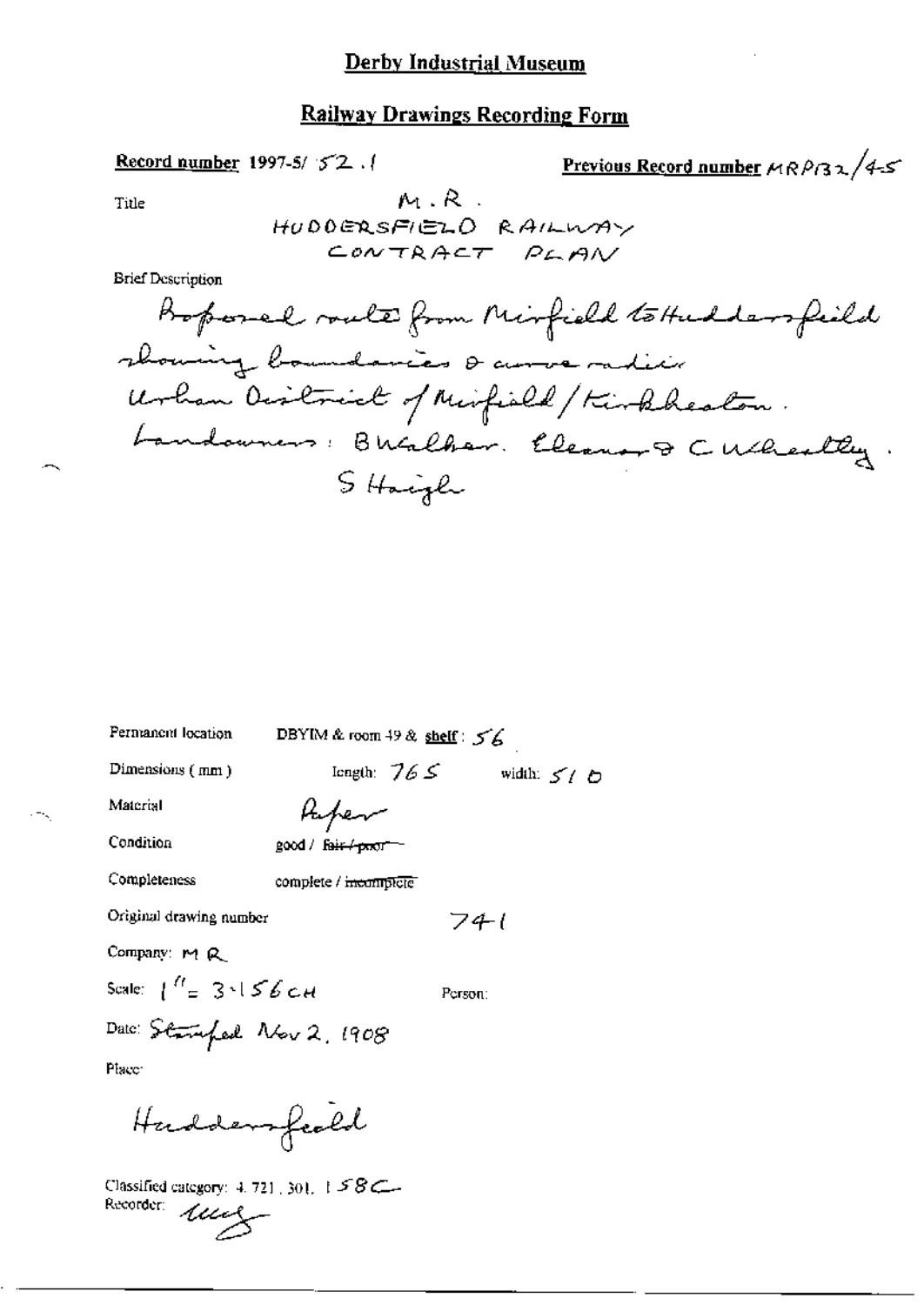# Derby Industrial Museum

## **Railway Drawings Recording Form**

Previous Record number  $\leftarrow$  RPi32/4-5 Record number 1997-5/52.2- $M.R$ Title HUDDERSFIELD RAILWAY CONTRACT PLAN **Brief Description** Proposed route from Mirfield to Hudders field showing boundaries & across radie,

| Permanent location       | DBYIM & room $49$ & shelf: $56$    |
|--------------------------|------------------------------------|
| Dimensions (mm)          | width: $50^\circ$<br>length: $765$ |
| Material                 | Popen                              |
| Condition                | good / fair / poor                 |
| Completeness             | complete <i>l'incomplete</i>       |
| Original drawing number  | 74-1                               |
| Company: 14 R            |                                    |
| Scale: $1'' = 3.156c$    | Person:                            |
| Date: Stamfed Nov 2.1908 |                                    |
| Place:                   |                                    |
| Horddenfield             |                                    |

Classified category: 4, 721, 301, 1 S & Recorder: umz

 $-1$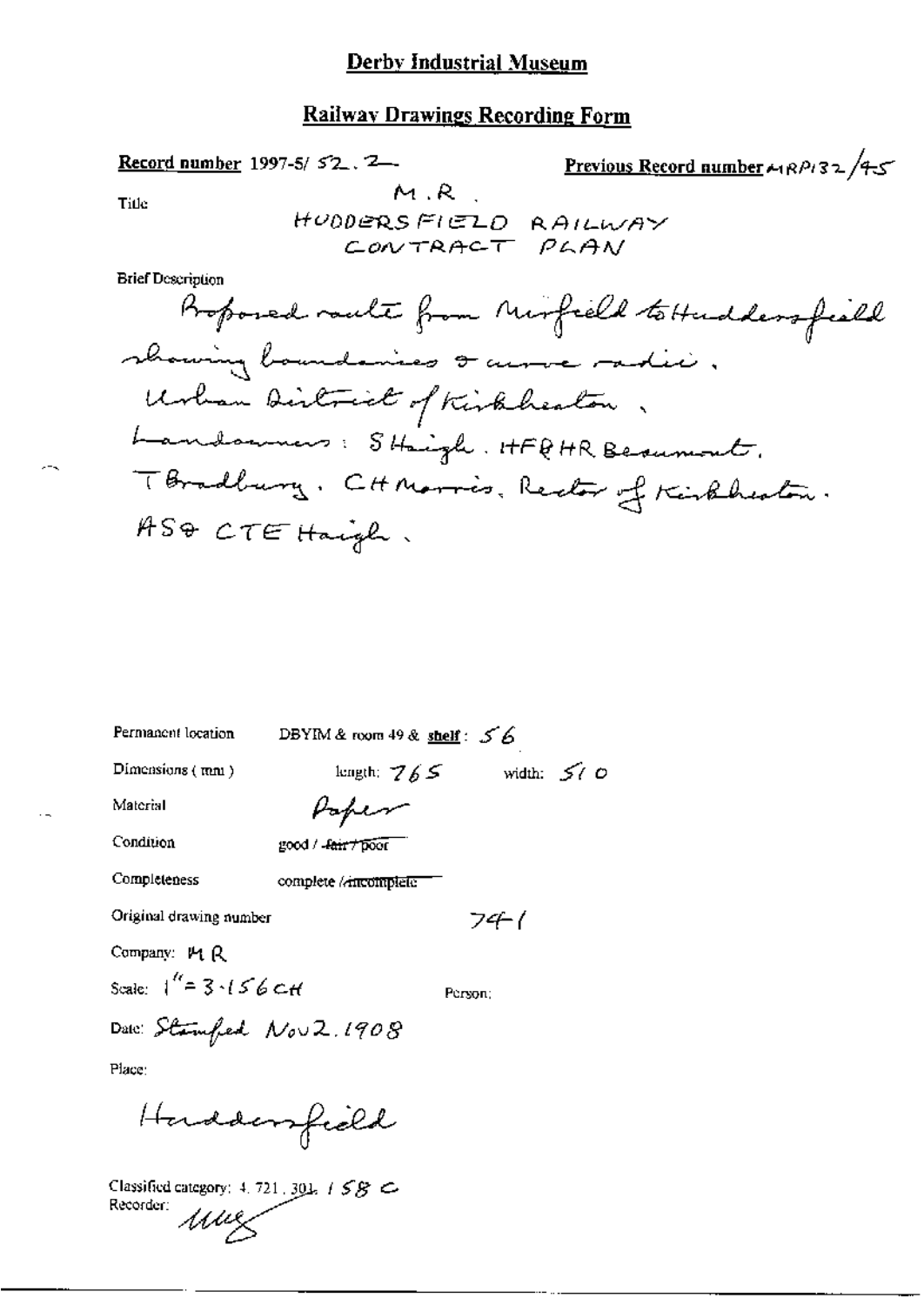## **Derby Industrial Museum**

# **Railway Drawings Recording Form**

Record number 1997-5/52.3

Previous Record number 
$$
MRP13
$$
  $\approx$  /45

Title

**Brief Description** 

Permanent location

DBYIM & room 49 & shelf: 56

Dimensions (mm)

length: 
$$
76.5
$$
 width:  $560$   
Par<sub>per</sub>

Condition

Material

чQ

good / fair / pour

**Completeness** 

complete / incompleté

Original drawing nember

Company: 19 P

Scale:  $1^{n}$  = 3.156 cH

Person:

741

Place:

Huddersfield

Classified category: 4, 721, 301,  $158$ Recorder *Lung*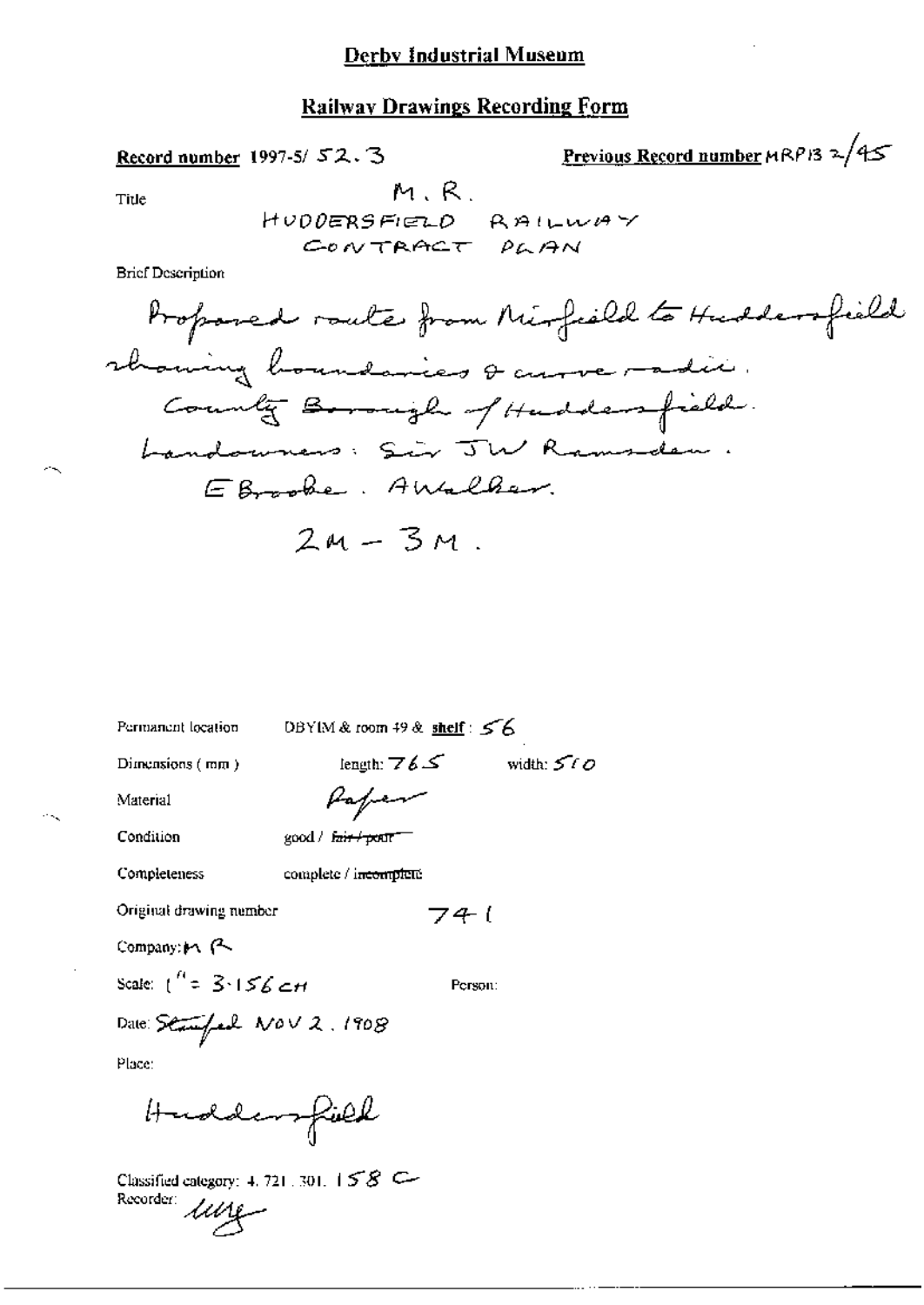Record number 1997-5/52.4-

<u>Previous Record number</u>  $r(RP)32/45$ 

Title

.∸k

 $\overline{\phantom{a}}$ 

HUDDERSFIELD RAILWAY CONTRACT PLAN

 $M, R$ .

**Brief Description** 

| Permanent location                  |                                     | DBYIM & room 49 & shelf: $56$ |              |
|-------------------------------------|-------------------------------------|-------------------------------|--------------|
| Dimensions (mm)                     |                                     | leagth: $765$                 | width: $5/0$ |
| Material                            | Haper                               |                               |              |
| Condition                           | good / f <del>air / poor</del>      |                               |              |
| Completeness                        | complete / i <del>ncomplete -</del> |                               |              |
| Original drawing number             |                                     | 74/                           |              |
| Company: M R                        |                                     |                               |              |
| Scale: $\binom{n}{2}$ = 3 = 156 c.m |                                     | Person:                       |              |
| Date: Stamfel NOV 2. 1908           |                                     |                               |              |
| Place:                              |                                     |                               |              |
| Huddersfield                        |                                     |                               |              |

Classified category: 4.721-301. 158 Recorder *ULL*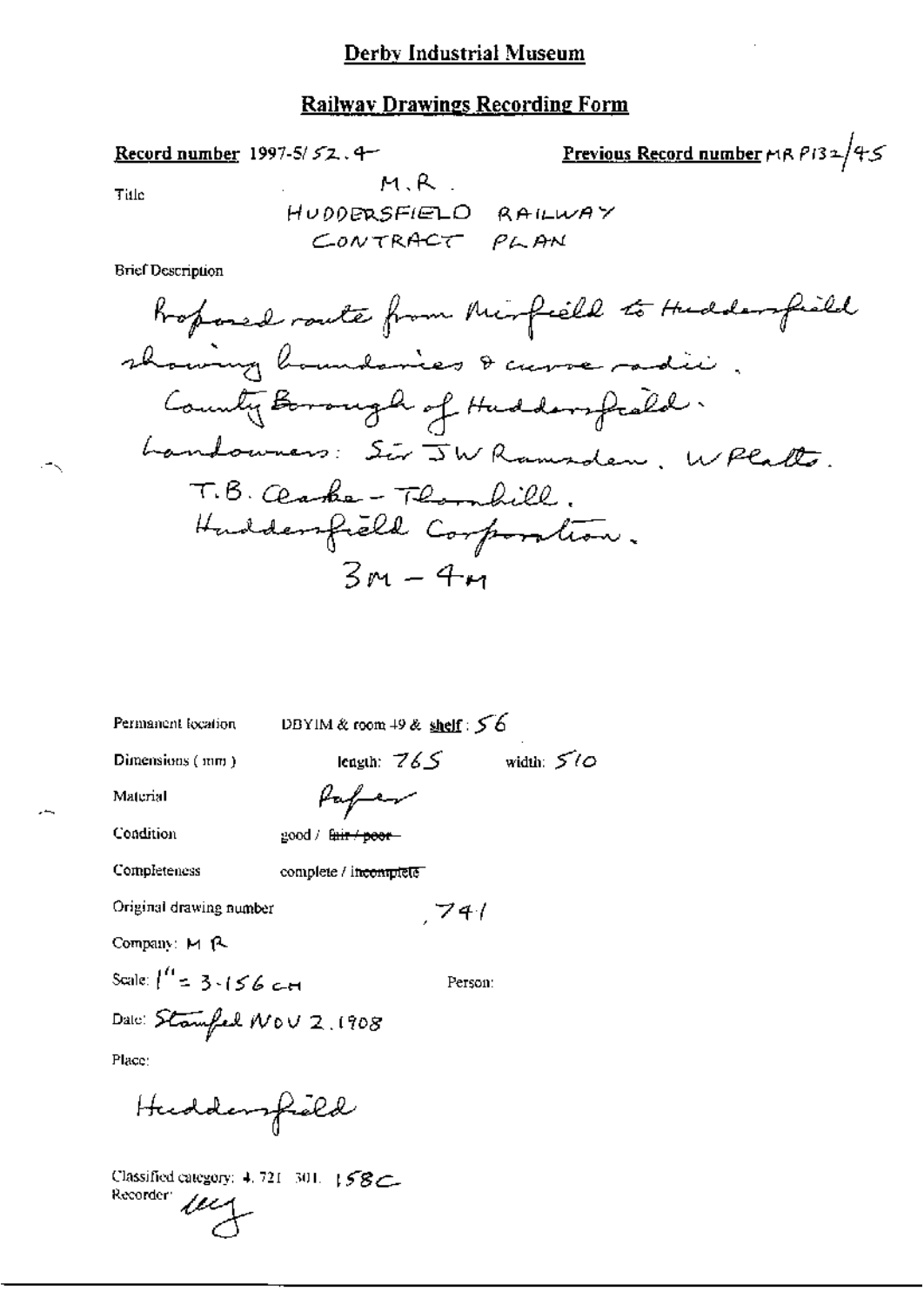Title

Previous Record number 
$$
MBP
$$
  $132/45$ 

HUDDERSFIELD RAILWAY CONTRACT PLAN

 $M, R$ .

**Brief Description** 

Record number 1997-5/ $\sqrt{2}$ .  $\leq$ 

Permanent location

DBYIM & room  $49$  & shell :  $56$ 

Dimensions (mm)

tength:  $765$  width:  $570$ Paper

Condition

Completeness

Material

good / fair / poor

complete / incomplete

Original drawing number

Company: Ft R

Scale:  $\int_{0}^{t} z 3 + 56c$ 

Person:

 $741$ 

Date: Stamfed Nov2.1908

Place:

Huddersfeeld

Classified category: 4, 721, 301, Recorder *lutt*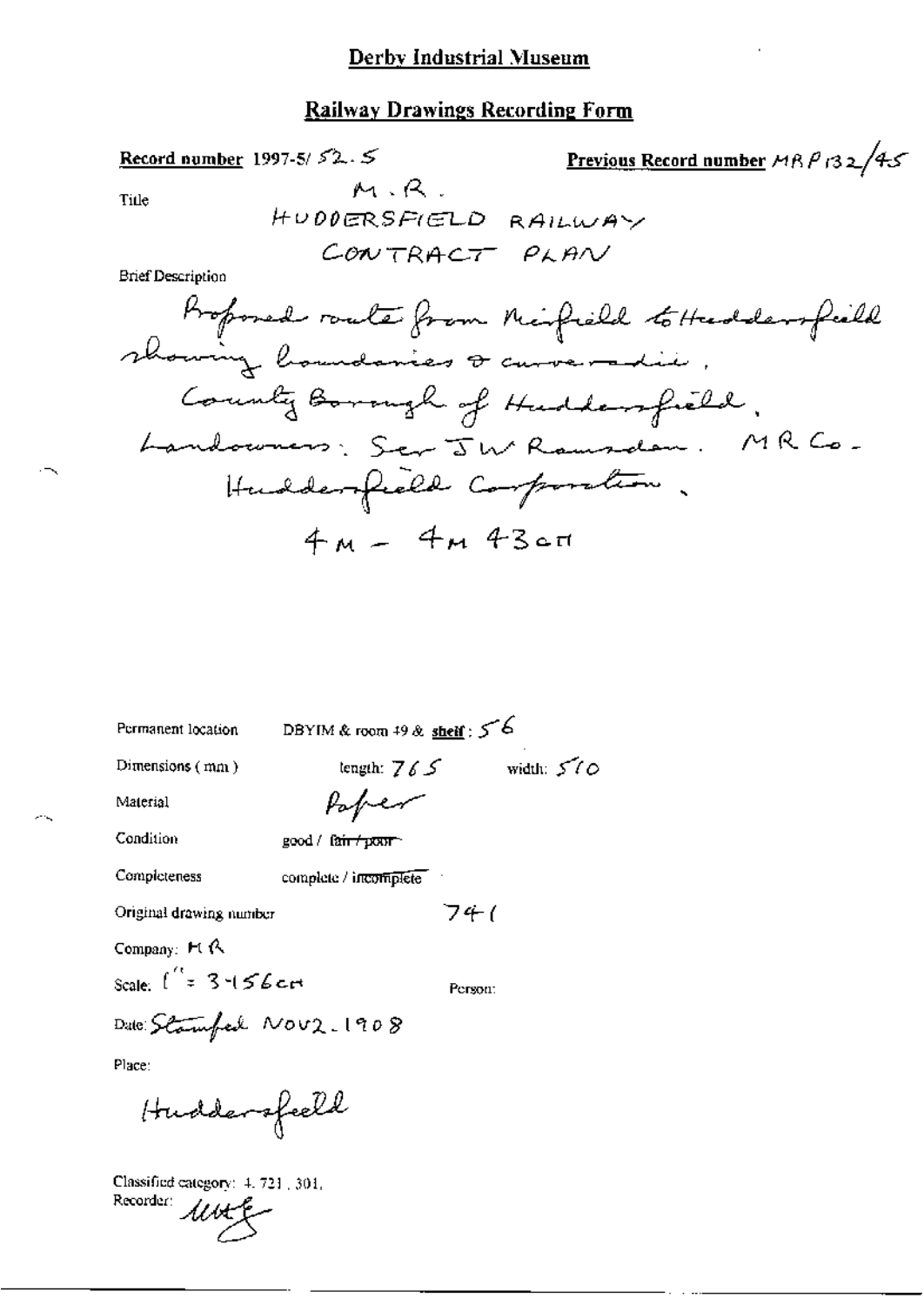#### Derby Industrial Museum

### **Railway Drawings Recording Form**

Previous Record number MRP132/506 Record number 1997-5/4-5  $7.1 - .2$ PLAN NOT OF BUILDINGS TO BE DEMONISHED Title MIDLAND RAILWAY HUODERSFIELD RAILWAY **Brief Description** Map channing houses, made on proposed goods route of Huddenfield tomorfield and between Willow Lane and Bradford Road North. Buildings marked in blue, red 8 brown to be demobiled  $(\tau_{wo}$  copies)

DBYIM & room 49 & shelf :  $\overline{77}$ Permanent location length:  $1660$  width:  $880$ Dimensions (mm) Material Paper good / fair / poer Condition Completeness complete / incomplete Original drawing number  $\frac{\sqrt{H}\Gamma}{\sqrt{H}\Gamma}$  10A  $/$  12517<br>Company: MR  $\frac{\sqrt{H}\Gamma}{\sqrt{H}\Gamma}$  10A  $/$  13937 Company: MR Scale:  $\int_{-\pi}^{\pi} 4\cdot 66\pi \pi f(\cdot)$ Person: Date:  $\angle 4.9.1906$ Place: Huddensfield Classified category: 4, 721, 301,  $\frac{1}{16}$   $\frac{1}{26}$   $\frac{1}{6}$   $\frac{1}{6}$   $\frac{1}{6}$ 

Recorder:  $M_{\frac{M}{2}}$  27/3/1998